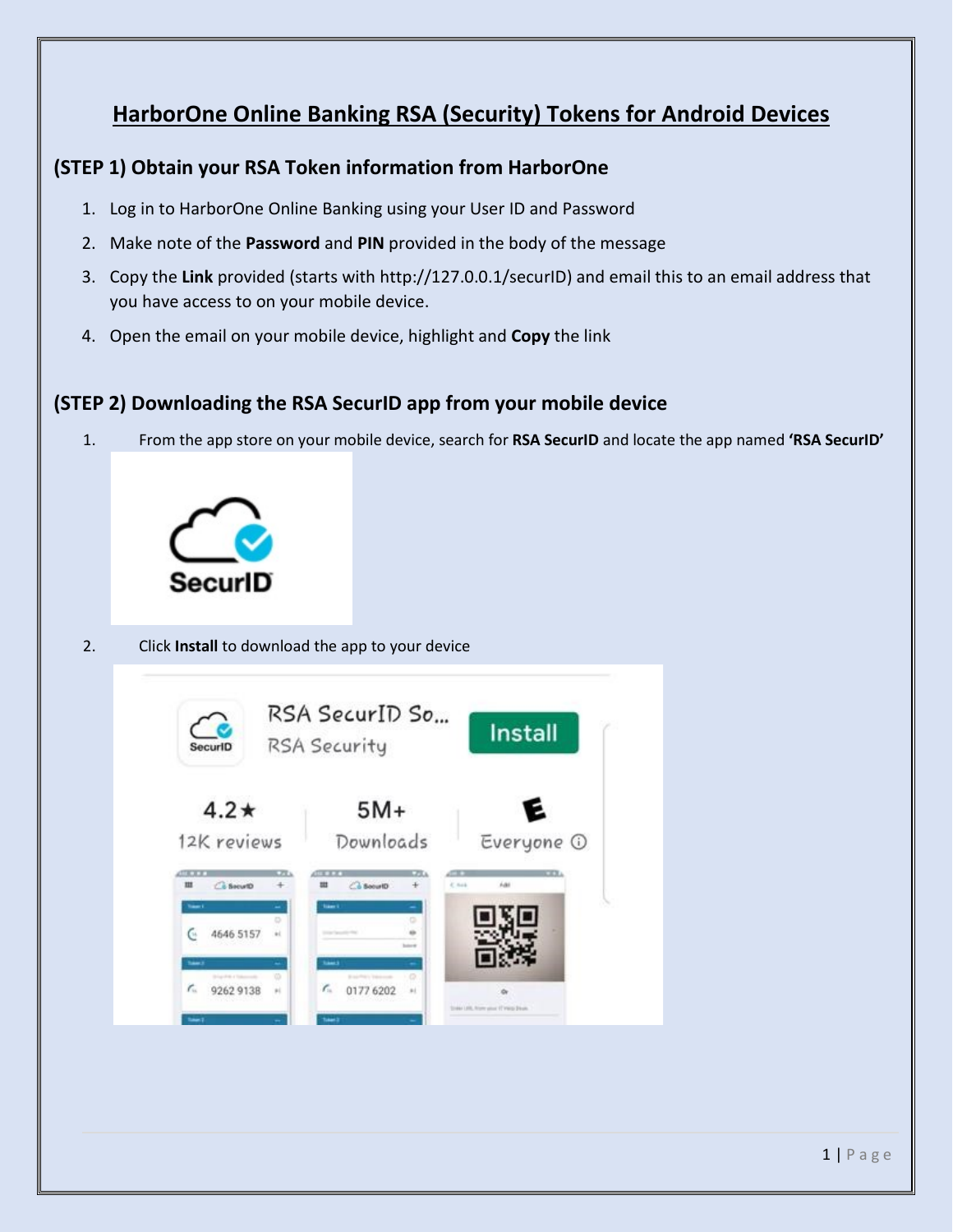3. Open the app and Review Terms of Service and Privacy Policy, then click **Accept**



5. Click on **Deny** on the following screen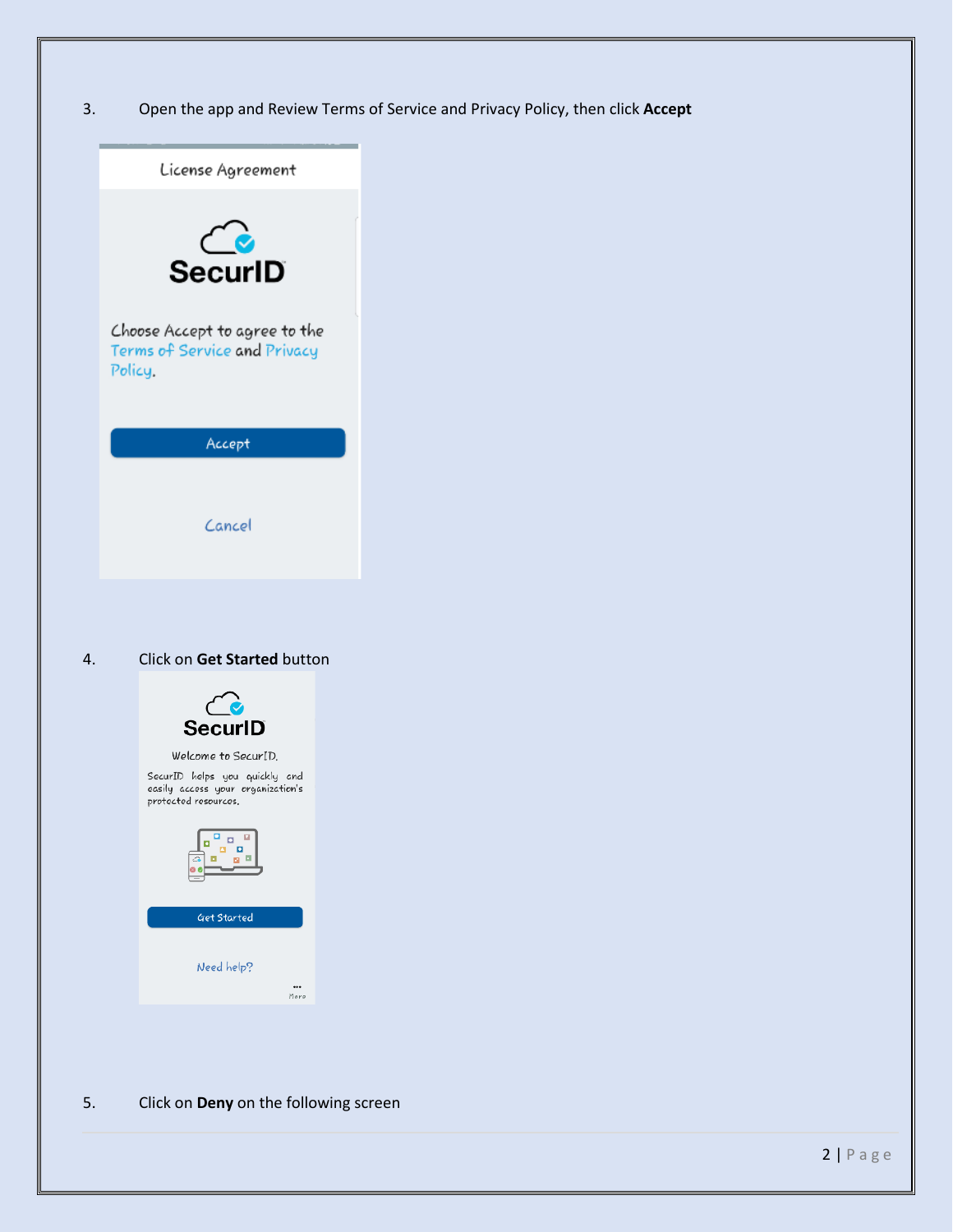| $\blacksquare$ | Allow <b>Token</b> to take<br>pictures and record<br>video? |
|----------------|-------------------------------------------------------------|
|                | Deny Allow                                                  |
|                | Enter URL from your IT Help D                               |

6. Copy and Paste the link provided in the secure email and click **Submit** on the following screen

| 0r                            |
|-------------------------------|
|                               |
| Enter URL from your IT Help D |
|                               |
|                               |
|                               |
| Submit                        |
|                               |

7. When prompted for a password, Type in the **Password** provided in the online banking secure message and **Submit**

| from your IT Help Desk.<br>Password |  | Enter the password you received |  |
|-------------------------------------|--|---------------------------------|--|
|                                     |  |                                 |  |
|                                     |  |                                 |  |
|                                     |  |                                 |  |

8. You will receive this message if successful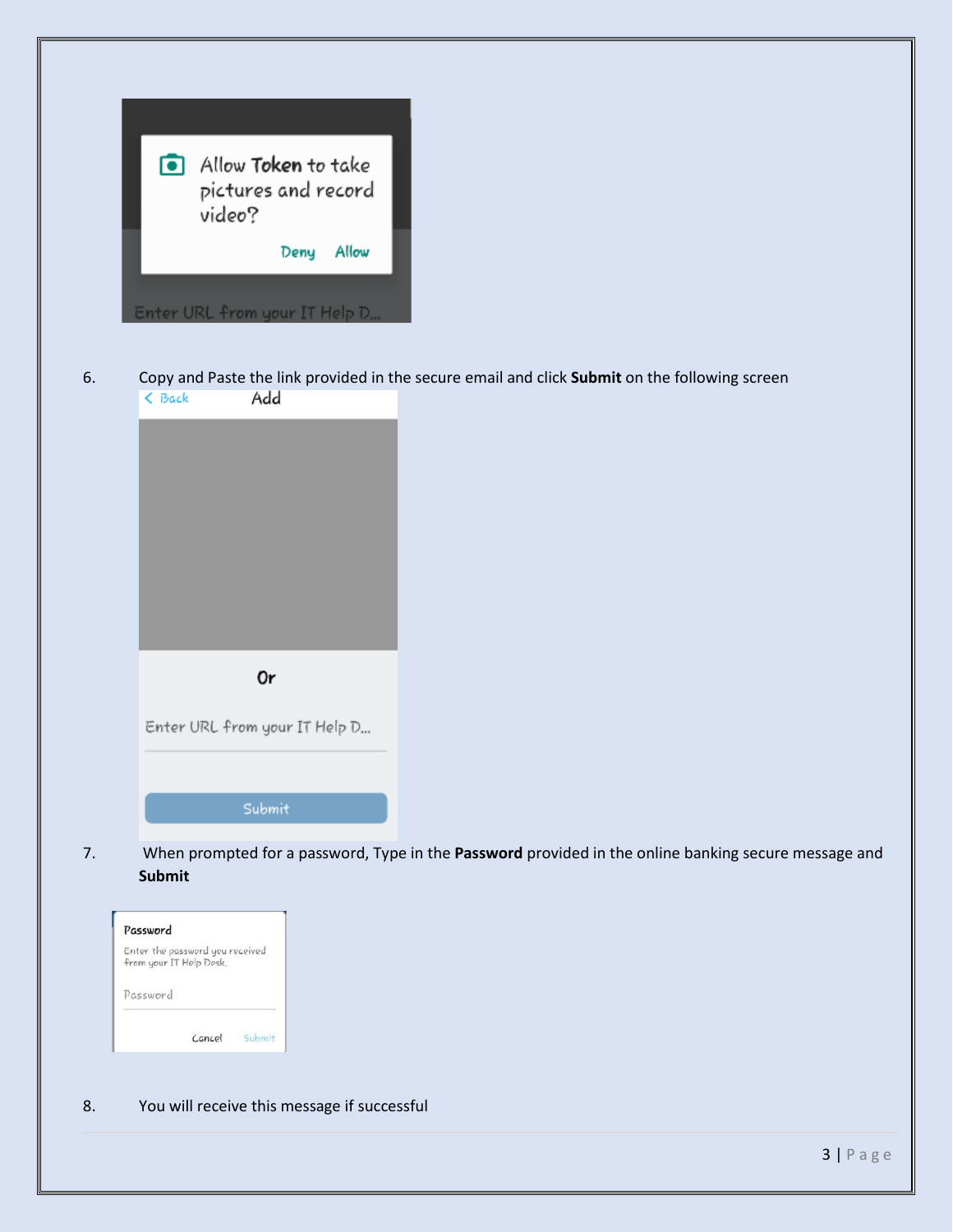|     | <b>Success</b><br>Your token has been added.                                                                      | OK       |  |  |
|-----|-------------------------------------------------------------------------------------------------------------------|----------|--|--|
| 9.  | Enter the PIN number provided in the online banking secure message and click Submit                               |          |  |  |
|     | HH.<br><b>C</b> SecuriD                                                                                           | $\! +$   |  |  |
|     | Token 1                                                                                                           | $\cdots$ |  |  |
|     |                                                                                                                   | $\odot$  |  |  |
|     | Enter SecuriD PIN                                                                                                 | $\circ$  |  |  |
|     |                                                                                                                   | Submit   |  |  |
| 10. | You will then be provided with the Token Number to process your ACH or Wire transactions<br>噩<br><b>C</b> SecuriD | $^{+}$   |  |  |
|     | Test                                                                                                              | $\cdots$ |  |  |
|     |                                                                                                                   | $\odot$  |  |  |
|     | $\frac{32}{25676017}$                                                                                             |          |  |  |

- 1. In your HarborOne Online Banking profile, click on the ACH or Wire tab, you will receive a RSA Token Challenge with a "Pass Code" field
- 2. From the RSA SecurID app on your mobile device, Enter in your **PIN** provided in the online banking secure message and click **Submit**

| Token <sub>1</sub> |        |
|--------------------|--------|
|                    | Ŧ      |
| Enter SecuriD PIN  |        |
|                    | Submit |
|                    |        |
|                    |        |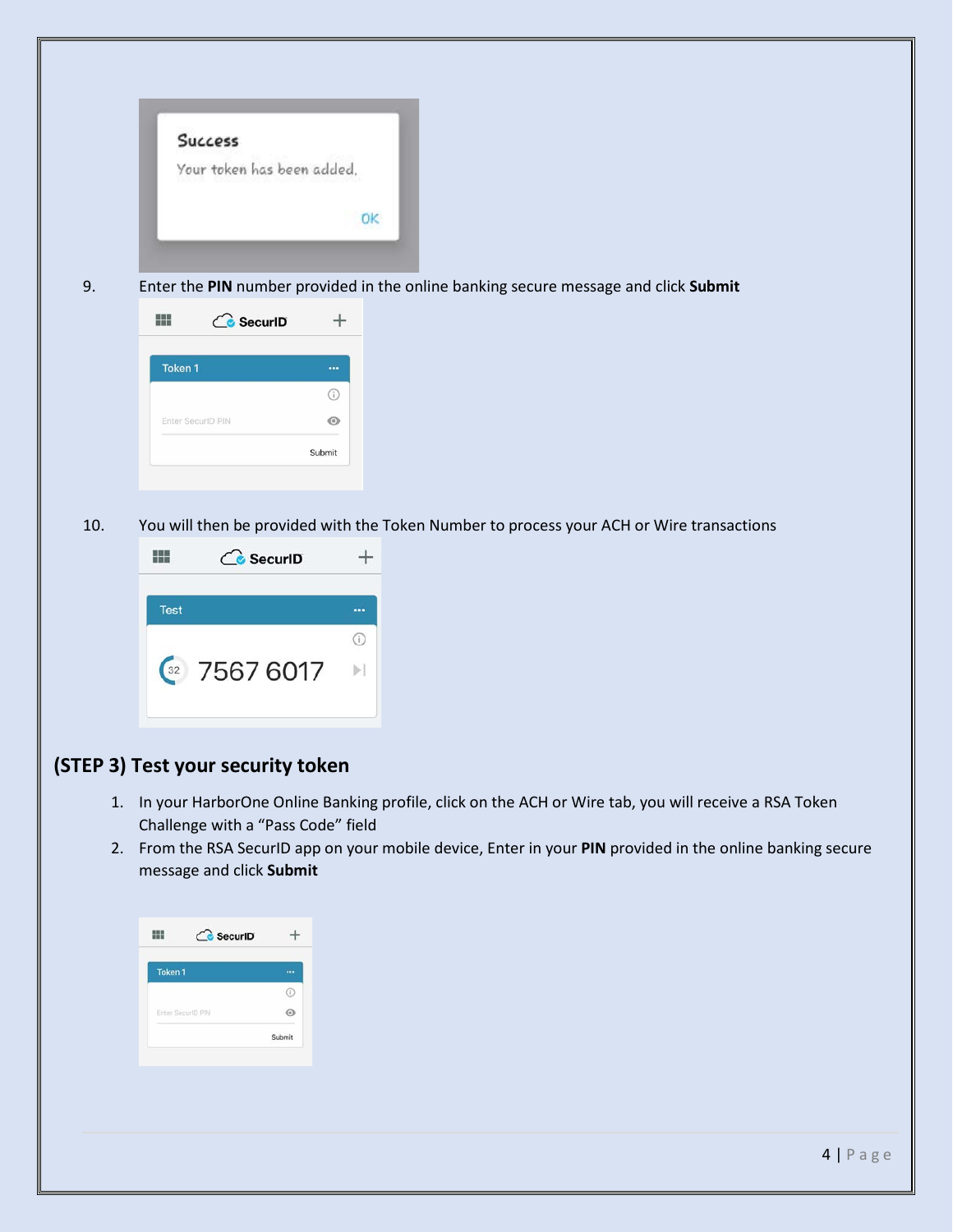3. The Token Number will display on the app every 60 seconds. Enter the number that displays into the Pass Code field on your online banking profile (If you enter it incorrectly, wait until the current string of numbers expires and try again using the new set of numbers that display. Three incorrect attempts will result in a token lockout and you will be required to contact HarborOne Bank to reset it.)

|             | <b>C</b> SecuriD |  |
|-------------|------------------|--|
| <b>Test</b> |                  |  |
|             |                  |  |
|             | 32 7567 6017     |  |

.

4. You will be routed to the ACH or Wire page in online banking.

## **(Step 4 – OPTIONAL) Rename your token in the RSA SecurID app**

- 1. Open the RSA SecureID app on your mobile device
- 2. To the right of the active Token (Token 1) Click the **. . .**



- 3. Click **Rename Token**
- 4. Enter a new token name (up to 32 characters) and Click **Save**

|                                     | <b>Rename Token</b> |
|-------------------------------------|---------------------|
| Enter a unique name for your token. |                     |
|                                     |                     |
| Test                                |                     |
| Cancel                              | Save                |

5. You will receive the following message once updated Click **OK**